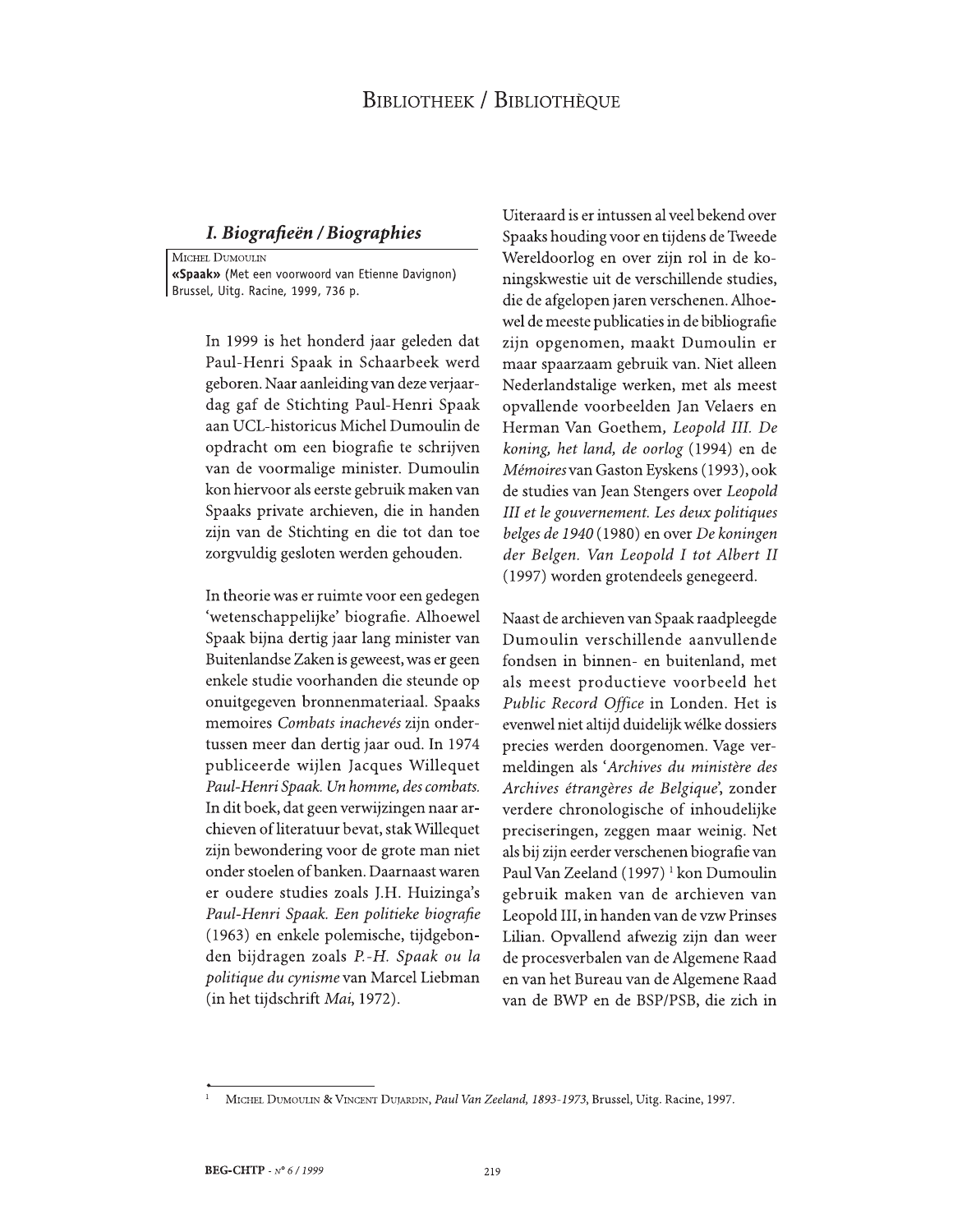het IEV en in het AMSAB bevinden, maar daarover later meer.

Het resultaat van dit alles is een boekwerk van meer dan 700 pagina's, dat ruime aandacht kreeg in de Franstalige pers. M.n. Le Soir stelde het boek voor als een instantstandaardwerk, dat bovendien enkele scoops zou bevatten. Deze hooggespannen verwachtingen worden jammer genoeg niet ingelost, meer zelfs, de lezer blijft enigszins op zijn honger zitten. Het boek, dat een amorfe en verbrokkelde indruk maakt, bevat weinig nieuwe gegevens. Het draagt evenmin bij tot nieuwe of betere inzichten in de lange carrière van Spaak en in de talrijke binnen- en buitenlandse kwesties, waarbij hij betrokken was. Ook inzake de verschillende politieke voltefaces, die tijdens Spaaks actieve carrière zeer uiteenlopende reacties opriepen, worden weinig indringende vragen gesteld. Voor meer diepgaande analyses of kritische reflecties is nauwelijks plaats, en het boek kan kort getypeerd worden als «long on facts, short on analysis».

De jeugdjaren van Spaak, die opgroeide in een geprivilegieerd, Brussels vrijzinnigliberaal milieu, worden op een gezapige, maar weinig originele manier gepresenteerd. Na enkele jaren krijgsgevangenschap in Duitsland tijdens de Eerste Wereldoorlog studeerde Spaak rechten aan de ULB en vestigde hij zich in 1922 als advocaat in Brussel. De hoofdstukken over het begin van Spaaks politieke carrière vormen de levendigste van het boek, maar ook zij laten nog heel wat vragen open. Als student had Spaak enkele vergaderingen van de liberale studenten bijgewoond, maar in 1920 trad hij toe tot de BWP. Aanvankelijk volgde hij trouw de officiële partijlijn. Onder de regering Poullet-Vandervelde was Spaak adjunct-kabinetschef van minister van Nijverheid, Arbeid en Sociale Voorzorg Joseph Wauters. Na een woelige ambtsperiode viel het kabinet over de moeilijkheden rond de Belgische frank en vormde de conservatieve katholiek Henri Jaspar een driepartijenregering. Spaak was hevig verontwaardigd over de houding van de BWP, die niet alleen de voorgestelde herstelmaatregelen slikte maar ook de aanwezigheid duldde van enkele politici, die het kabinet Poullet-Vandervelde fel bekampt hadden.

Spaaks ontgoocheling had voor gevolg dat hij aansluiting zocht bij de linkervleugel van de BWP. Tussen 1926 en zijn aantreden als minister in 1935 groeide hij uit tot één van de boegbeelden van de linkse agitatie. In de tijdschriften La Bataille socialiste (1926-1928) en L'Action socialiste (1933-1935) kloeg hij het reformisme en de verstarring van de partij aan. Vooral de redactionele lijn van L'Action, die scherpe kritiek had op de lauwe opstelling van de partij tijdens de crisisjaren, de bureaucratisering en het opportunisme van de partijbaronnen, leidde tot scherpe meningsverschillen met de partijtop. Het is vooral bij de behandeling van deze wrijvingen dat de afwezigheid van de procesverbalen van de Algemene Raad en van het Bureau zich laat voelen. De verhouding van Spaak met de partijtop werd, alle onenigheid ten spijt, gekenmerkt door een aanzienlijke mate van ambiguïteit. Tot een open breuk kwam het nooit. De kritiek van La Bataille op de officiële partijlijn opende voor Spaak in 1928 de kolommen van Le Peuple, waar hij zijn standpunten kon uiteenzetten. De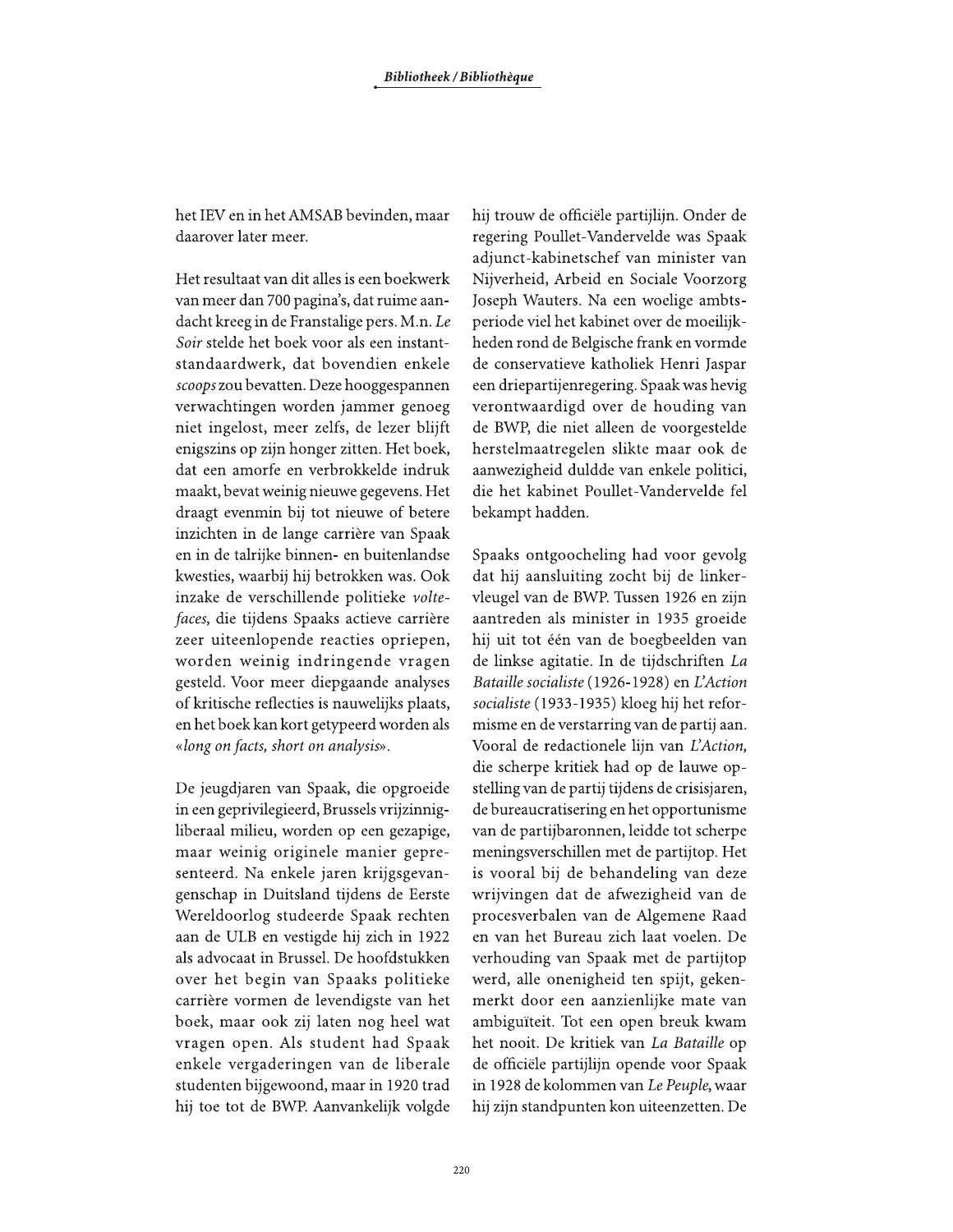heibel rond L'Action belette niet dat hij in het begin van de jaren dertig uitgroeide tot de vedette van de partijcongressen. Dumoulin stelt de vraag waarom Spaak de BWP niet verliet, en suggereert terecht dat zijn politieke aspiraties hem in de partij hielden. Spaaks positie was al bij al niet zo oncomfortabel, en hij werd stilaan 'incontournable' als één van de coming men van de partij.

Bij de vorming van het eerste kabinet Van Zeeland in maart 1935 werd Spaak minister van Verkeer en PTT. Zijn overstap naar de regering vormde zijn eerste en meest beruchte volte-face, aangezien hij letterlijk van de ene dag op de andere, en zonder één woord uitleg aan zijn medestanders, de linkse agitatie verliet. Eén jaar later werd Spaak minister van Buitenlandse Zaken. Dumoulin voelt zich duidelijk meer vertrouwd met le monde de la politique étrangère dan met de interne machtsstrijd in de BWP. Nochtans was ook in de jaren 1936-1940 de verhouding van Spaak met de partijtop geregeld tumultueus. De originelen van de verslagen van de Algemene Raad en het Bureau van de BWP bevatten uitvoerige, bijna stenografische verslagen van de discussies over bv. de Spaanse Burgeroorlog en de erkenning van het Franco-regime, de bijzonder snelle vorming van de regering Spaak in 1938, de controverse rond "le socialisme national" van Spaak en Hendrik De Man, de contacten met de omstreden journalist Raymond De Becker en de salon Didier en, meer algemeen, de strijd om de macht binnen de BWP<sup>2</sup>. Ook over de verhouding tussen Spaak en De Man, toch een intrigerende tijdelijke alliantie tussen twee ambitieuze en zeer uiteenlopende persoonlijkheden, blijft Dumoulin bijzonder kort.

Vanaf 1936 krijgt de lezer trouwens de indruk dat Spaak, met uitzondering van de afloop van de koningskwestie, geen hoofdrol meer speelde in de binnenlandse politiek. De schijnwerper wordt bijna exclusief gericht op het buitenlands beleid en, na 1945, op de internationale en Europese politiek. De gebeurtenissen spelen zich voornamelijk af in de gesloten omgeving van de grande politique, waar de geluiden van het dagelijkse leven maar zelden doordringen.

De periode 1936-1950, met als centrale thema de koningskwestie, vormt de hoofdmoot van het biografie. De vele bladzijden, die aan de meningsverschillen tussen koning en regering, de onvermijdelijke "temps des erreurs" in de zomer van 1940, het verblijf van het kabinet in Londen, de terugkeer naar België in 1944 en de afloop van de koningskwestie worden gewijd, bevatten niet alleen weinig nieuwe gegevens. Zij verworden tot een dor feitenrelaas, waarbij de lezer - en af en toe ook de auteur - het bos door de bomen niet meer ziet. Sommige nevenaspecten, zoals by. de interne verdeeldheid van de Belgische kolonie in Egypte en de bevoorrading van het land in 1944, worden bijzonder lang uitgesponnen, ook al was Spaak er amper bij betrokken.

Bovenstaande opmerkingen gelden ook voor de hoofdstukken over de de interna-

Met dank aan Michel Vermote van AMSAB.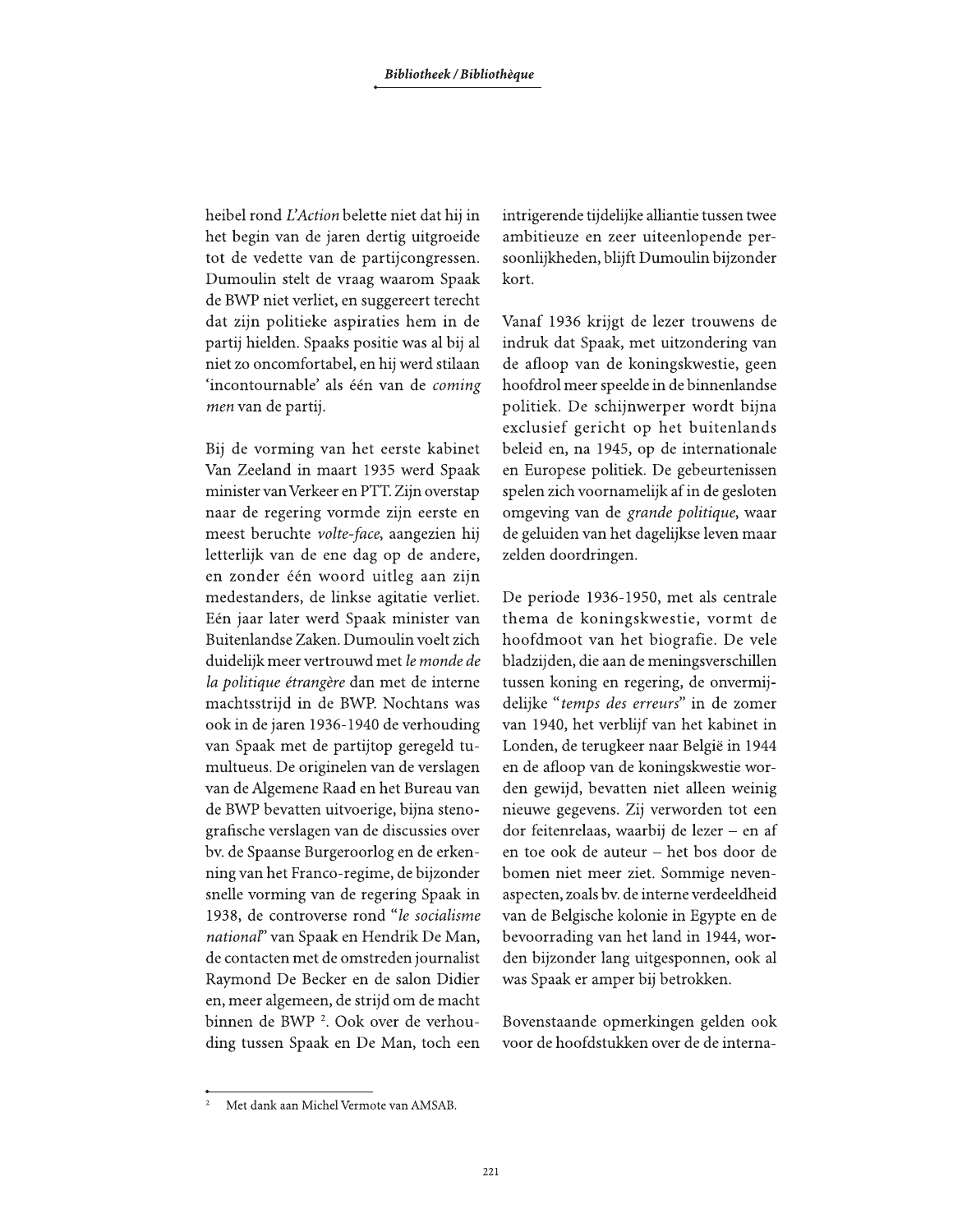tionale evolutie na de Tweede Wereldoorlog, de Europese integratie en Spaaks ambtstermijn als secretaris-generaal van de NAVO. Aanvankelijk was de 'visie' van Spaak op de naoorlogse Europese en mondiale verhoudingen trouwens weinig origineel. Hij beschouwde Groot-Brittannië als de belangrijkste bondgenoot en 'ontdekte' vanaf 1943 het stijgend belang van de VS. Er was in Londen evenmin sprake van een plotse bekering tot 'Europa', laat staan dat Spaak toen al dacht aan de latere Europese constructie. Net als andere politici en diplomaten had de minister enige moeite om zich na 1945 aan te passen aan de gewijzigde internationale verhoudingen, en vertoefde hij mentaal vaak nog in het interbellum. Spaaks houding t.o.v. de Europese integratie was zeker in het begin niet altijd rechtlijnig. Bij de vorming van de Raad van Europa (1949) was hij geen Europees 'federalist' en wilde hij, ook om de Britten niet te zeer af te schrikken, geen radicale positie innemen. De Europese bekering van Spaak zou er pas in 1950 gekomen zijn, n.a.v. het plan-Schuman en de combinatie van "la *peur*" (het begin van de Koreaanse oorlog) en "l'idéal" (de vorming van een Europees leger, wat het begin van een echte Frans-Duitse verzoening kon betekenen).

Toch blijft de grootste verdienste van Spaak dat hij door zijn kordaat optreden in het midden van de jaren vijftig de Europese constructie redde van het bankroet. Op langere termijn streefde hij naar de opbouw van een 'Atlantische gemeenschap', een duurzame verbintenis van Europeanen en Amerikanen in een politieke unie. Spaak hoopte deze ambitie te kunnen realiseren tijdens zijn ambtstermijn als secretaris-generaal van de NAVO. Hij begon met steile verwachtingen, maar door de desinteresse van de Amerikanen, de toenemende meningsverschillen met het Frankrijk van Charles de Gaulle en de rivaliteit tussen de Europese lidstaten onderling kwam er van de grote plannen niet veel terecht. Spaak haakte mentaal snel af als secretarisgeneraal en begon zich voor te bereiden op een terugkeer naar de Belgische politiek. Anderzijds blijft het merkwaardig dat een ervaren politicus als Spaak soms zo weinig geduld toonde en de politieke gevoeligheden van de verschillende lidstaten zo zwaar onderschatte.

De pogingen van Laken om in de zomer van 1960, in volle Kongocrisis, een zakenkabinet te vormen met Spaak en Paul Van Zeeland, zijn al bekend uit de Mémoires van Gaston Eyskens en uit De koningen der Belgen van Jean Stengers. In oktober van datzelfde jaar hadden de eerste contacten plaats tussen Spaak en Theo Lefèvre over de vorming van een nieuwe regering. Spaak werd in 1961 opnieuw minister van Buitenlandse Zaken, en kreeg vooral te maken met de nasleep van de Kongolese onafhankelijkheid. In Europa kwam de minister herhaalde keren in botsing met Charles de Gaulle, wiens visie op de Europese integratie op essentiële punten verschilde van deze van Spaak. Men kan zich bij dit alles niet van de indruk ontdoen dat Spaaks terugkeer naar de Belgische politiek niet bracht wat hij ervan verwacht had, en dat ook deze episode in mineur eindigde. Spaak verliet tenslotte de nationale politiek in 1966, na een nieuwe botsing met de BSP n.a.v. de komst van de SHAPE naar België.